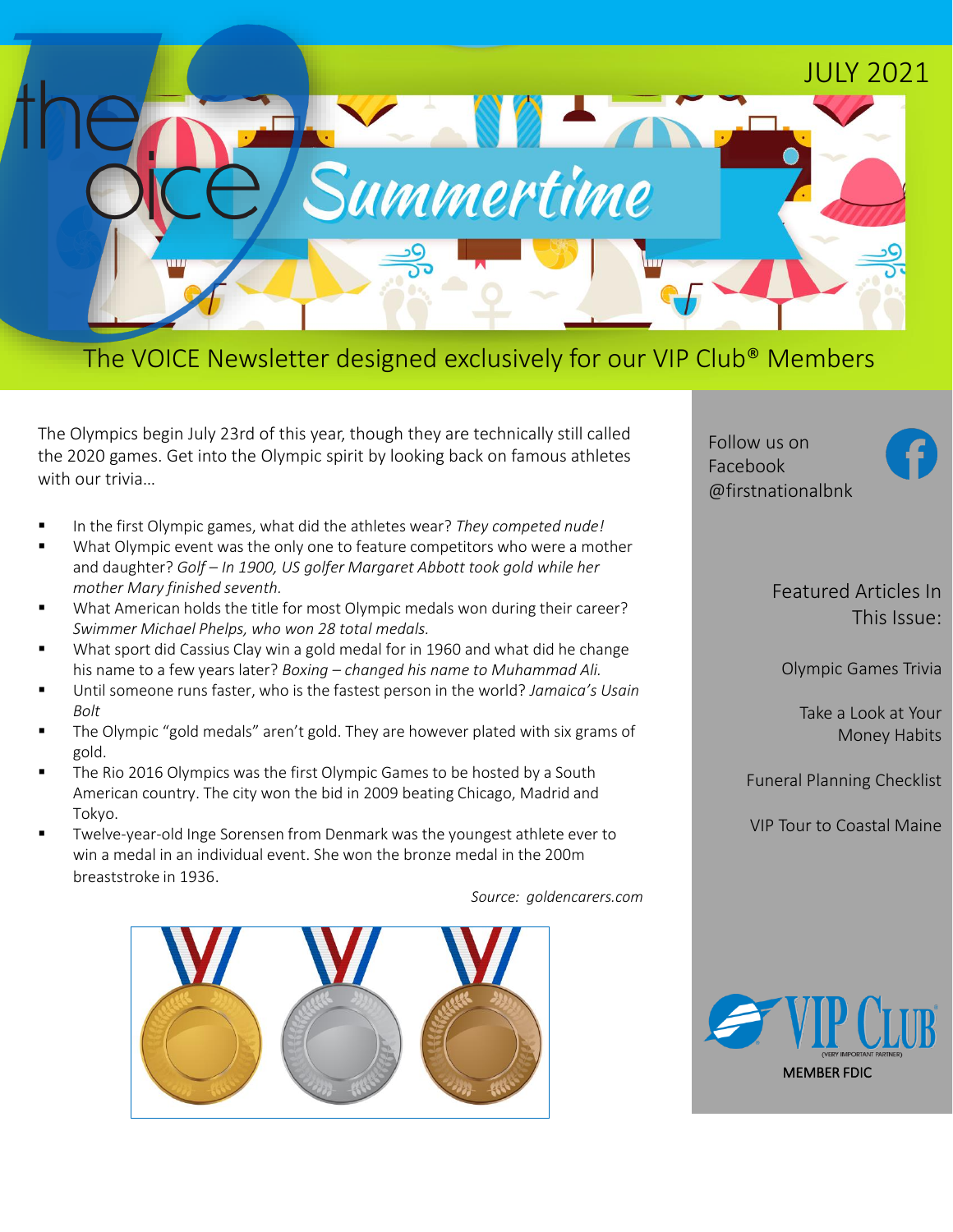## Take a New Look at Your Money Habits

With the travel industry lifting restrictions, and businesses and schools beginning to open again, it creates a feeling of starting fresh and encourages us to set new goals. Setting new financial goals should be on the top of our lists. As you reflect on the past year, focus on your experiences – build on what worked and what didn't – to shape this year's money habits. Here are some ideas to consider as you set your financial goals.

#### NEW SAVINGS ACCOUNT

Think about what you want to save for in the coming year and commit to opening a savings account to reach that goal, whether it's creating an emergency fund or setting money aside for the future.

#### PAY DOWN THAT OLD DEBT

Confronting your debt and thinking about how to pay it off can be scary and overwhelming. Make a list of your debts, noting the monthly payment, current balance and interest rate, and make a plan to start paying down the debts.

#### GET ORGANIZED

Keeping your finances organized will help you control your money and achieve your financial goals. Some basic tasks to help you get organized include making a budget, tracking your spending, and putting a system in place to ensure you pay your bills on time each month. Be sure to monitor your credit card and bank statements for any unexpected fees or unusual activity too. The sooner you find mistakes or unauthorized transactions, the easier it is to correct those issues.

#### PROTECT YOUR MONEY

With so many financial transactions occurring electronically, it's important to proactively protect your personal information, including your credit card and bank account numbers. Take charge of protecting your money. Never provide your personal information in response to an unsolicited request, whether it is over the phone or over the Internet. Always track your bank and credit card statements and your credit reports for unusual activity. Catching abnormal transactions early will allow you to take steps to prevent more harm if your information has been stolen.

> For more help or information, go to *www.fdic.gov* or call toll-free at 1-877-ASK-FDIC (1-877-275-3342).

Our Financial Service Representatives can assist you in finding the right savings tool that will allow you to maximize your dollar. They can also assist you with finding the right tools to keep you informed when certain events happen on your accounts to put you in control of your accounts and your debit card. Follow the link to our Debit Card Resources page for helpful information – https://www.firstnationalbanks.bank/co-sd/debit-card-resources/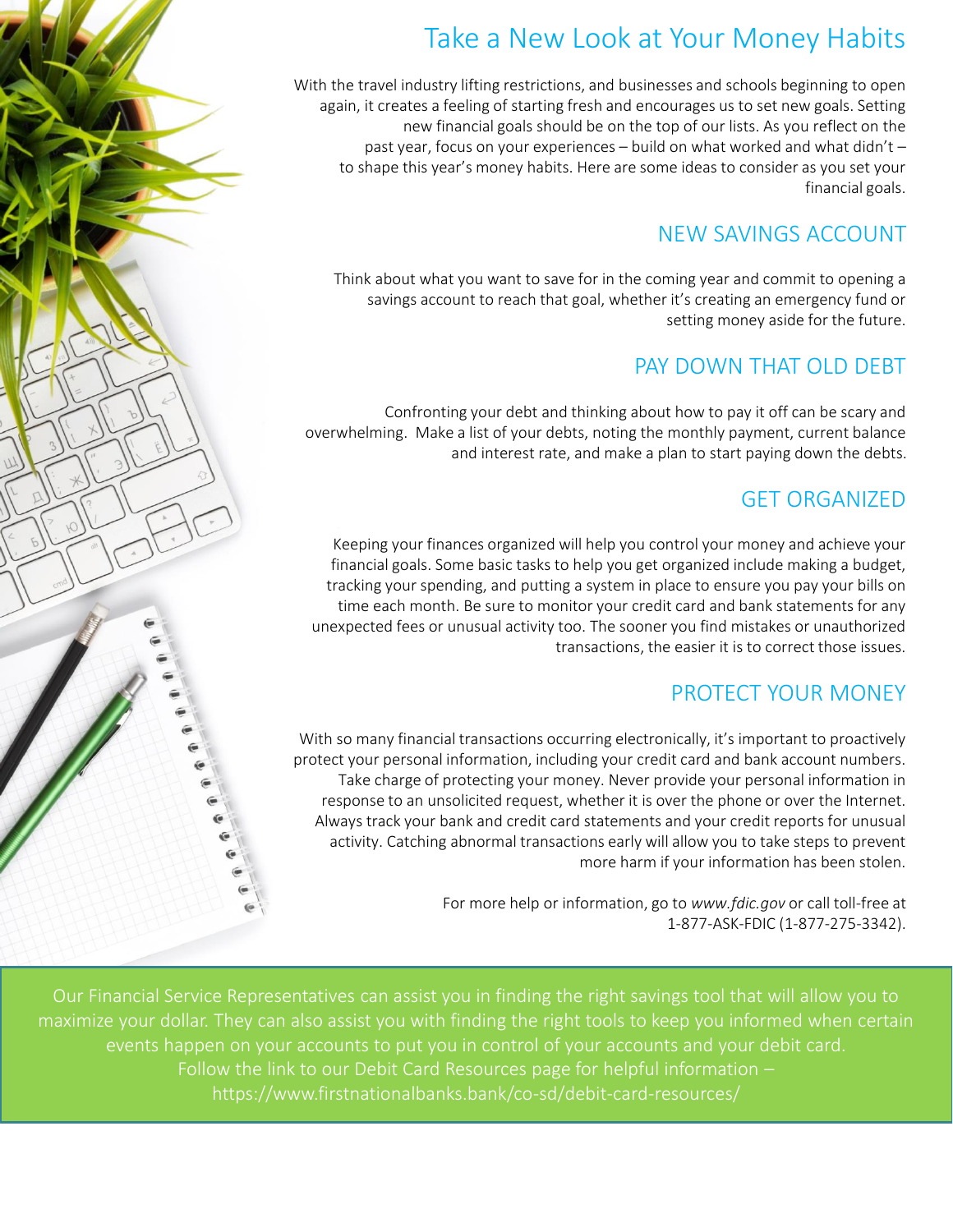

## Funeral Planning Checklist

So why plan ahead for funeral wishes? You plan for everything in life – birthdays, anniversaries, weddings, vacations, homes, retirement and much more. Why shouldn't you also plan for your final wishes? While no one likes to think about their own death, the fact remains that, one day, your family will need to make dozens of hard decisions to arrange your final life tribute.

A well-thought-out celebration of life helps to remove a lot of stress, anxiety, and doubt that often plagues newly bereaved families. If you have ever lost a loved one, you know that planning ahead is actually an incredibly thoughtful gift of love.

Keep in mind that a well-planned final tribute offers all of these benefits and more without the need to pay for services or merchandise ahead of time. While paying for the funeral in advance helps your family even more from a financial standpoint, it is not entirely necessary to reap the rewards of planning ahead. For the time being, your best source for information on planning ahead is your local funeral home.

If you want to plan ahead for your funeral wishes or plan a funeral for a loved one, the checklist below will help you in making important decisions. *https://www.funeralbasics.org/wp-content/uploads/2016/07/FB-Funeral-Planning-Checklist.pdf*